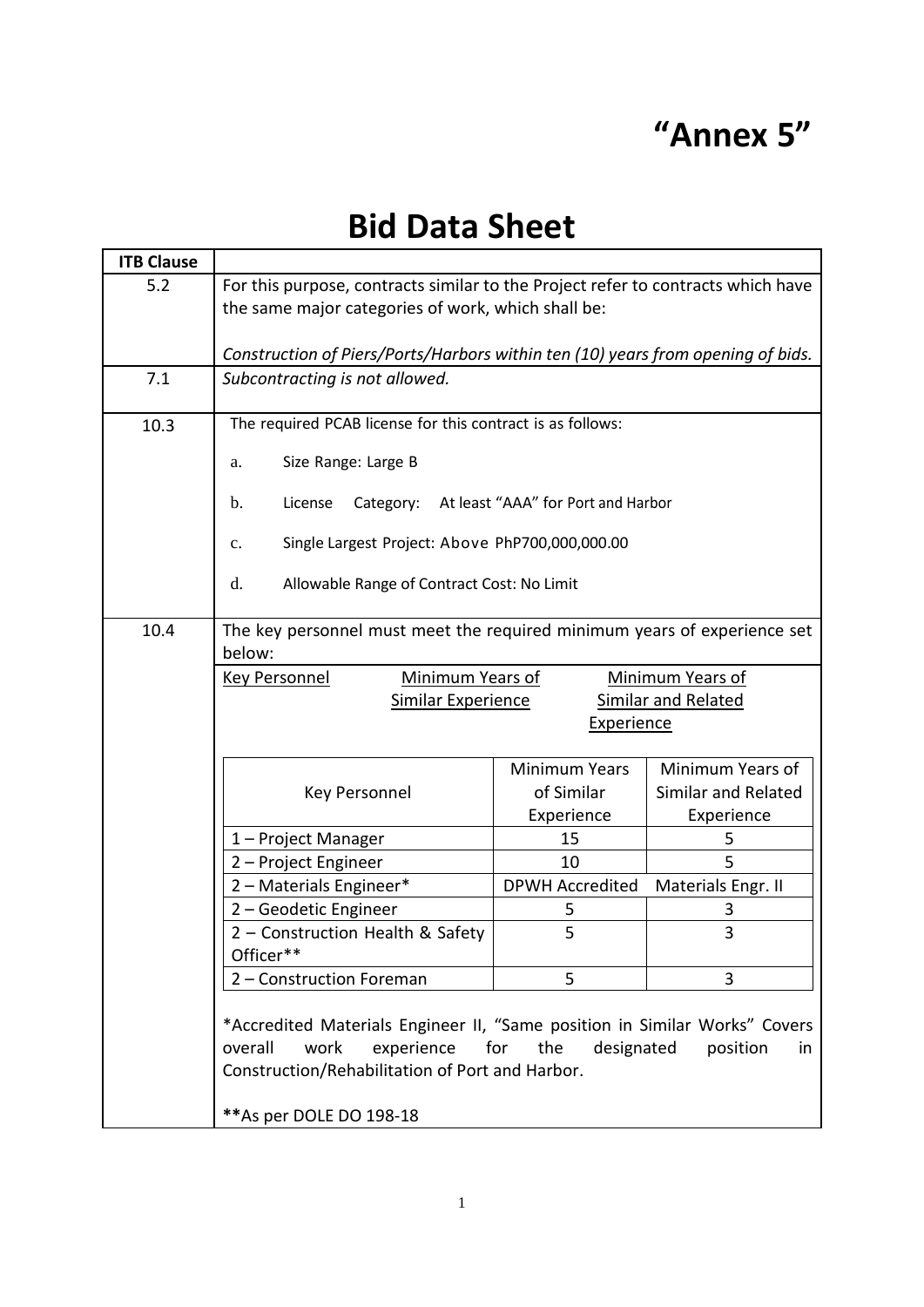| 10.5 | The minimum major equipment requirements are the following: |                      |                                                                              |  |
|------|-------------------------------------------------------------|----------------------|------------------------------------------------------------------------------|--|
|      | Equipment                                                   | Min. No.<br>of Units | Capacity                                                                     |  |
|      | Crane Barge (Owned)                                         | 1                    | Non-propelled barge DWT-<br>450 ton with mechanically<br>operated crane 60 T |  |
|      | Tug Boat (Owned)                                            | $\mathbf{1}$         | 550 HP                                                                       |  |
|      | Crawler Crane (Owned)                                       | 1                    | 30 tons                                                                      |  |
|      | Crawler Crane (Owned)                                       | $\overline{2}$       | 40 tons                                                                      |  |
|      | Crawler Crane (Owned)                                       | $\mathbf{1}$         | 60 tons                                                                      |  |
|      | Clamshell (Owned)                                           | $\overline{2}$       | 3.5 cu. m.                                                                   |  |
|      | Drop Hammer (Owned)                                         | $\overline{2}$       | 2 tons                                                                       |  |
|      | Diesel Hammer (Owned)                                       | $\mathbf{1}$         | 10,500 kg.m                                                                  |  |
|      | Backhoe Crawler (Owned/Leased)                              | 4                    | 143 HP, 0.75 cum                                                             |  |
|      | <b>Backhoe Breaker Attachment</b><br>(Owned/Leased)         | $\overline{2}$       | 6 inches dia.                                                                |  |
|      | Payloader (Owned/Leased)                                    | 3                    | 1.5 cu. M. 173 HP                                                            |  |
|      | Dump Trucks (Owned/Leased)                                  | $\overline{2}$       | 20 cu. m capacity                                                            |  |
|      | Concrete Pumps (Pumpcrete)                                  | $\mathbf{1}$         | 95 cu. m/hr                                                                  |  |
|      | Elephant Type (Owned/Leased)                                |                      |                                                                              |  |
|      | Concrete Vibrator (Owned)                                   | $\overline{4}$       | 5 HP                                                                         |  |
|      | <b>Cutting Outfit and Accessories</b><br>(Owned)            | $\overline{2}$       | n/a                                                                          |  |
|      | Lighting System/Tower Lights<br>(Owned)                     | $\overline{2}$       |                                                                              |  |
|      | Electric Bar Cutter (Owned)                                 | 4                    | 10mm dia - 50mm dia                                                          |  |
|      | Electric Bar Bender (Owned)                                 | 4                    | 10mm dia - 50mm dia                                                          |  |
|      | Generator Set (Owned)                                       | 4                    | 125 kVa                                                                      |  |
|      | Portable Concrete Breaker<br>(Owned)                        | 4                    | 80 lbs                                                                       |  |
|      | <b>Truck Mounted Crane</b><br>(Owned/Leased)                | $\overline{2}$       | $2 - 5$ tons                                                                 |  |
|      | Truck Crane, Hydraulic Telescopic<br>Boom (Owned/Leased)    | $\overline{2}$       | 80 ton                                                                       |  |
|      | Truck Crane, Hydraulic Telescopic<br>Boom (Owned/Leased)    | $\overline{2}$       | 45 ton                                                                       |  |
|      | Truck Tractor with Low Bed Trailer<br>(Owned/Leased)        | $\mathbf{1}$         | 45 ton                                                                       |  |
|      | Driver, Pile Vibratory Hydraulic<br>Driven (Owned/Leased)   | $\overline{2}$       | 45,000 kg-m, 272.22 HP                                                       |  |
|      | <b>Vibratory Hammer for SPP</b>                             | $\mathbf{1}$         | Motor Power: 90 kW                                                           |  |
|      | (Owned/Leased)                                              |                      | Eccentric Moment: 460 N.M.<br>Speed of Eccentric Swift:<br>1050 R/min        |  |
|      |                                                             |                      | <b>Exciting Vibration Force: 570</b>                                         |  |